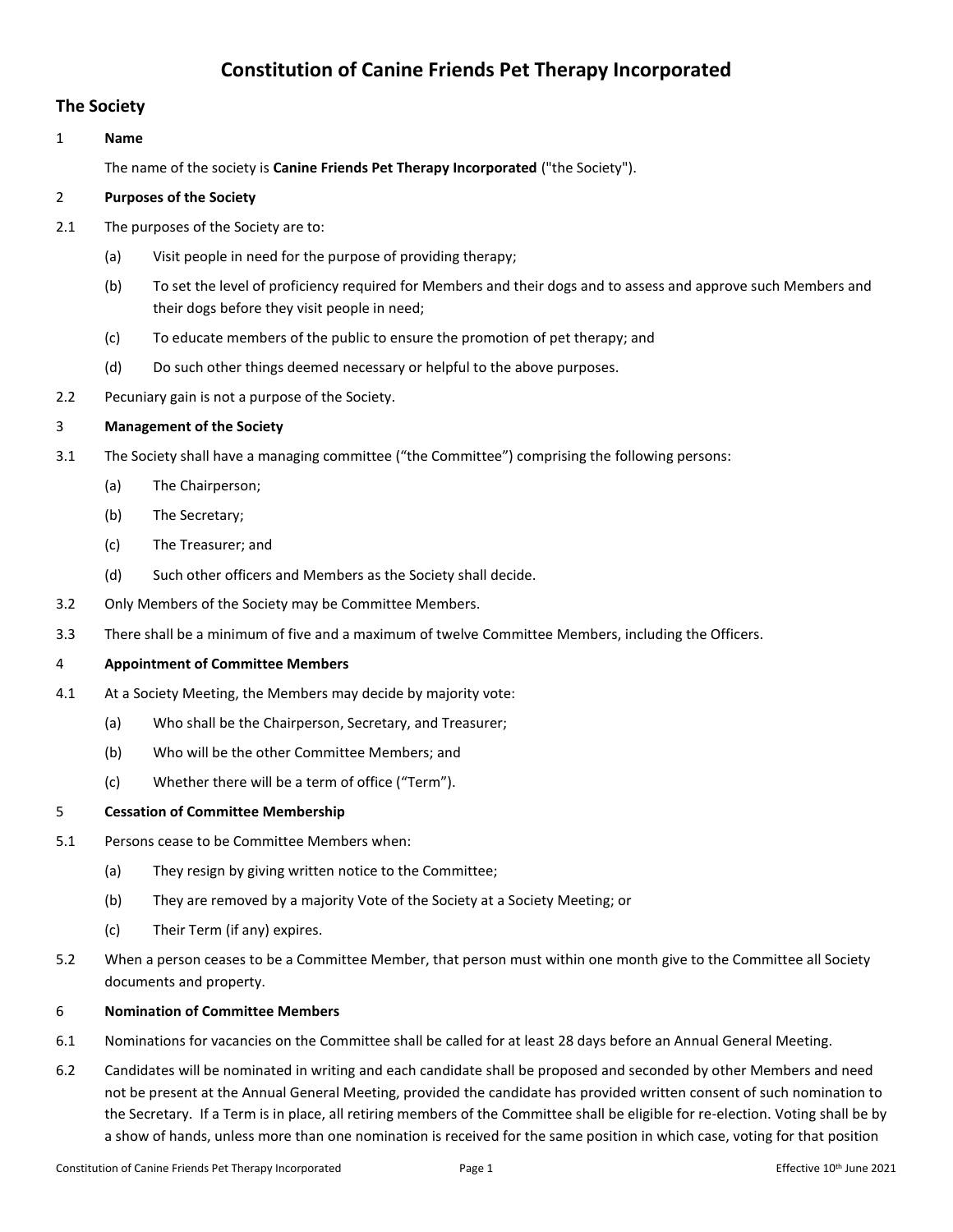shall be by secret ballot.

- 6.3 If the position of any Officer or other Committee Member becomes vacant between Annual General Meetings, the Committee may appoint another Committee Member or another Society Member to fill that vacancy until the next Annual General Meeting.
- 6.4 If any Committee Member is absent from three consecutive meetings without leave of absence the Chairperson may declare that person's position to be vacant.

#### 7 **Role of the Committee**

- 7.1 Subject to the constitution of the Society ("The Constitution"), the role of the Committee is to:
	- (a) Administer, manage, and control the Society;
	- (b) Carry out the purposes of the Society, and Use Money or Other Assets to do that;
	- (c) Manage the Society's financial affairs, including approving the annual financial statements for presentation to the Members at the Annual General Meetings;
	- (d) Set accounting policies in line with generally accepted accounting practice;
	- (e) Delegate responsibility and co-opt Members where necessary, including establishing sub-committees;
	- (f) Ensure that all Members follow the Constitution;
	- (g) Decide how a person becomes a Member, and how a person stops being a Member;
	- (h) Decide the times and dates for Meetings, and set the agenda for Meetings;
	- (i) Decide the procedures for dealing with complaints;
	- (j) Set Membership fees, including subscriptions and levies; and
	- (k) Make regulations.
- 7.2 The Committee has all of the powers of the Society, unless the Committee's power is limited by this Constitution, or by a majority decision of the Society.
- 7.3 All decisions of the Committee shall be by a majority vote. In the event of an equal vote, the Chairperson shall have a casting vote, that is, a second vote.
- 7.4 Decisions of the Committee bind the Society, unless the Committee's power is limited by this Constitution or by a majority decision of the Society.

#### 8 **Roles of Committee Members**

- 8.1 The Chairperson is responsible for:
	- (a) Ensuring that the Constitution is followed;
	- (b) Acting as chairperson at all Committee and Society Meetings, deciding who may speak and when;
	- (c) Overseeing the operation of the Society;
	- (d) Providing a report on the operations of the Society at each Annual General Meeting.
- 8.2 The Secretary is responsible for:
	- (a) Recording the minutes of Meetings;
	- (b) Keeping the Register of Members;
	- (c) Holding the Society's records, documents, and books except those required for the Treasurer's function;
	- (d) Receiving and replying to correspondence as required by the Committee;
	- (e) Forwarding the annual financial statements for the Society to the Registrar of Incorporated Societies upon their approval by the Members at an Annual General Meeting; and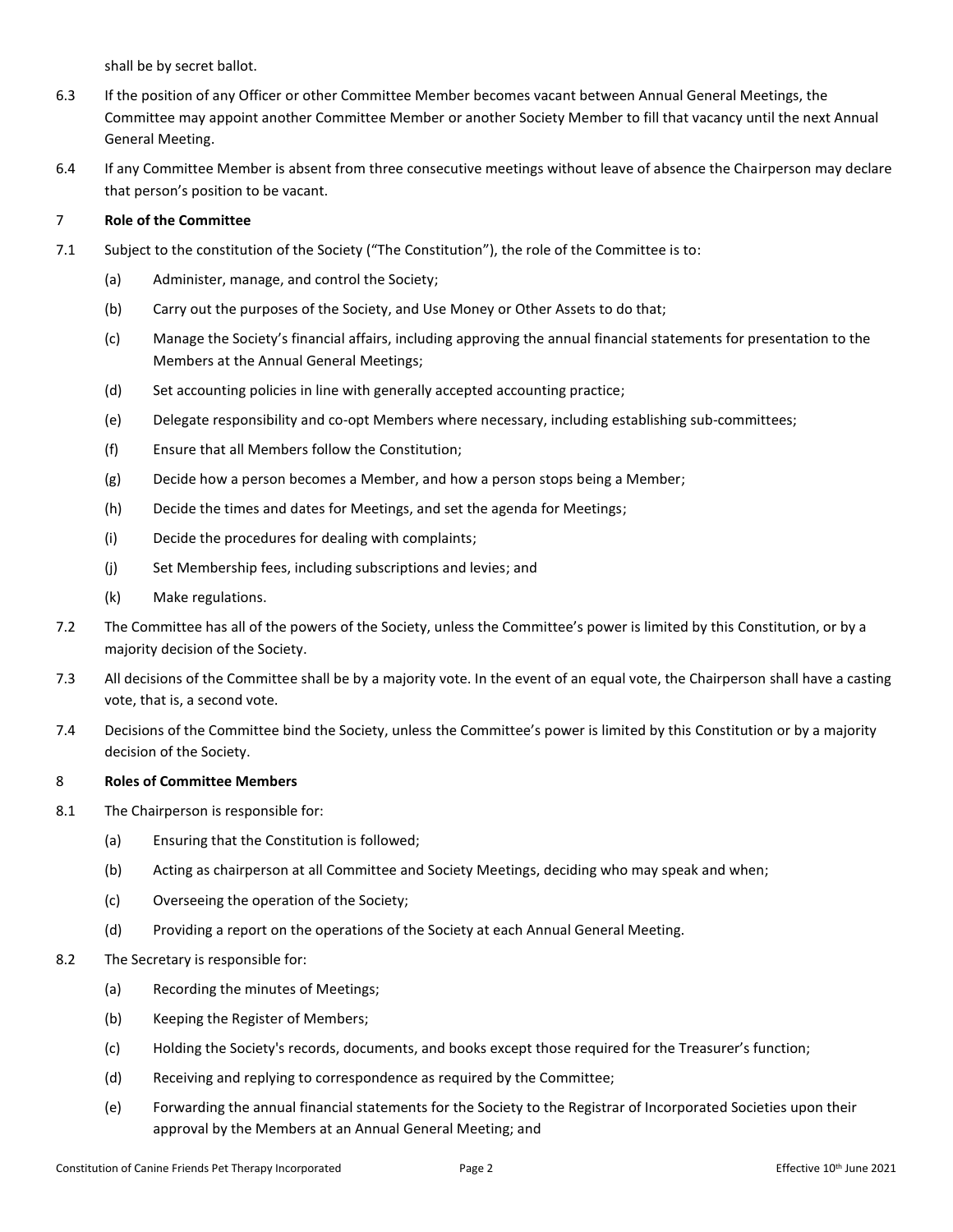- (f) Advising the Registrar of Incorporated Societies of any changes to the Constitution.
- 8.3 The Treasurer is responsible for:
	- (a) Keeping proper accounting records of the Society's financial transactions to allow the Society's financial position to be readily ascertained;
	- (b) Preparing annual financial statements for presentation at each Annual General Meeting. These statements should be prepared in accordance with the Societies' accounting policies (see 8.1.d);
	- (c) Providing a financial report at each Annual General Meeting;
	- (d) Providing financial information to the Committee as the Committee determines.

#### 9 **Committee Meetings**

- 9.1 Committee Meetings may be held via video or telephone conference, or such other formats as the Committee may decide. Where Committee Meetings are held by video or telephone conference or other electronic means, the following rules shall apply:
	- (a) No less than five days written notice of the Meeting must be given to all Committee Members;
	- (b) Each Committee Member taking part in the Meeting must, throughout the Meeting, be able to hear each of the other Committee Members taking part in the Meeting; and
	- (c) At the start of the Meeting, each Committee Member taking part in the Meeting must announce their presence for the purpose of the Meeting to all other Committee Members taking part in the Meeting.
- 9.2 No Committee Meeting may be held unless at least five Committee Members attend (whether in person or by video or telephone conference).
- 9.3 The Chairperson shall chair Committee Meetings, or if the Chairperson is absent, the Committee shall elect a Committee Member to chair that Meeting.
- 9.4 Decisions of the Committee shall be by majority vote.
- 9.5 The Chairperson or person acting as Chairperson has a casting vote, that is, a second vote;
- 9.6 Only Committee Members present at a Committee Meeting (whether in person or by video or telephone conference) may vote at that Committee Meeting.
- 9.7 Subject to this Constitution, the Committee may regulate its own practices;
- 9.8 The Chairperson or his or her nominee shall adjourn the meeting if necessary.
- 9.9 Adjourned Meetings: If within half an hour after the time appointed for a meeting a quorum is not present the meeting, if convened upon requisition of members, shall be dissolved; in any other case it shall stand adjourned to a day, time and place determined by the Chairperson of the Society, and if at such adjourned meeting a quorum is not present the meeting shall be dissolved without further adjournments. The Chairperson may with the consent of any Society Meeting adjourn the same from time to time and from place to place but no business shall be transacted at any adjourned meeting other than the business left unfinished at the meeting from which the adjournment took place.

### **Society Membership**

#### 10 **Types of Members**

- 10.1 The Society shall consist of an unlimited number of Members who shall be in one of the following categories:
	- (a) Ordinary Members: any person approved as a Member of the Society and who has paid the appropriate fee/s.
	- (b) Exempt Members: Ordinary Members who, by decision of the Committee, are exempt from paying an annual fee.
- 10.2 Members have the rights and responsibilities set out in this Constitution.

#### 11 **Admission of Members**

11.1 To become a Member, a person ("the Applicant") must: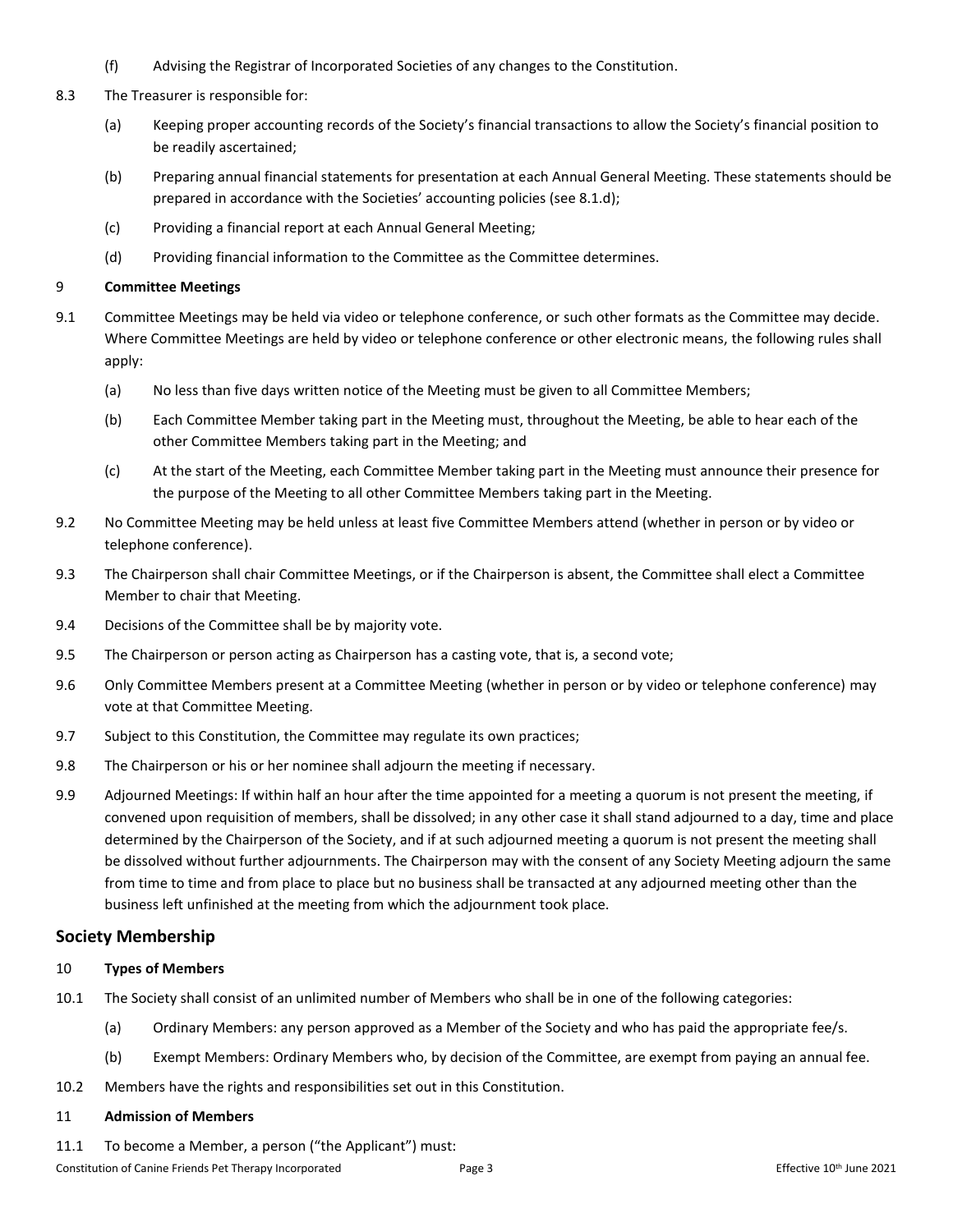- (a) Complete an application form, if the Constitution, Bylaws or Committee requires this;
- (b) Supply any other information the Committee requires; and
- (c) Pay the appropriate fee/s (if applicable).
- 11.2 The Committee, or a person appointed by the Committee, may interview the Applicant when it considers Membership applications.
- 11.3 The Committee, or a person appointed by the Committee, shall have complete discretion when it decides whether or not to allow the Applicant to become a Member. The Committee, or a person appointed by the Committee, shall advise the Applicant of its decision, and that decision shall be final.

#### 12 **The Register of Members**

- 12.1 The Secretary shall keep a register of Members ("the Register"), which shall contain the names, the postal and email addresses and telephone numbers of all Members, and the dates at which they became Members.
- 12.2 If a Member's contact details change, that Member shall give the new postal or email address or telephone number to the Secretary.
- 12.3 Each Member shall provide such other details as the Committee requires.
- 12.4 Members shall have reasonable access to the Register of Members.

#### 13 **Cessation of Membership**

- 13.1 Any Member may resign by giving written notice to the Secretary.
- 13.2 Membership may be terminated in the following way:
	- (a) If, for any reason whatsoever, the Committee is of the view that a Member is breaching the Constitution, acting in a manner inconsistent with the purposes of the Society, acting in a dishonourable or unbecoming manner or acting in a manner prejudicial to the interests of the Society, the Committee may give written notice of this to the Member ("the Committee's Notice"). The Committee's Notice must:
		- (i) Explain how the Member is breaching the Constitution, acting in a manner inconsistent with the purposes of the Society, acting in a dishonourable or unbecoming manner or acting in a manner prejudicial to the interests of the Society;
		- (ii) State what the Member must do in order to remedy the situation; or state that the Member must write to the Committee giving reasons why the Committee should not terminate the Member's Membership.
		- (iii) State that if, within seven days of the Member receiving the Committee's Notice, the Committee is not satisfied, the Committee may in its absolute discretion immediately terminate the Member's Membership.
	- (b) Seven days after the Member received the Committee's Notice, the Committee may in its absolute discretion by majority vote terminate the Member's Membership by giving the Member written notice ("Termination Notice"), which takes immediate effect. The Committee's decision will be final.

#### 14 **Obligations of Members**

- 14.1 All Members (including Committee Members) shall:
	- (a) promote the purposes of the Society;
	- (b) do nothing to bring the Society into disrepute;
	- (c) comply with any standards, codes of conduct and other policies set by the Committee.

## **Money and other assets of the society**

#### 15 **Use of Money and Other Assets**

- 15.1 The Society may only Use Money and Other Assets if:
	- (a) It is for a charitable purpose of the Society;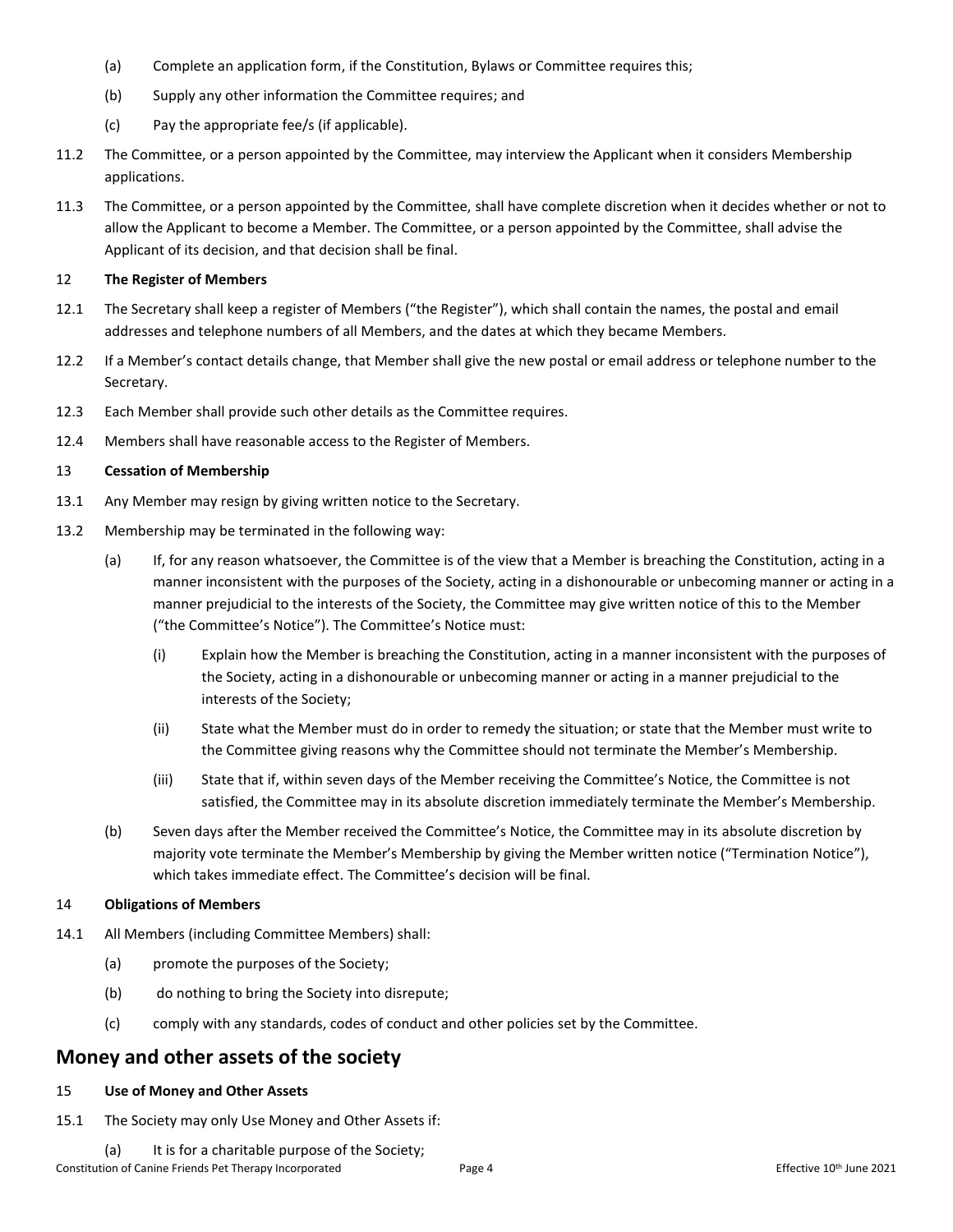- (b) It is not for the sole personal or individual benefit of any Member; and
- (c) That Use has been approved by either the Committee or by majority vote of the Society.
- 15.2 Any payments made to a Member (or a person associated with a Member) must be for goods or services that advance the charitable purposes of the Society and must be reasonable and relative to payments that would be made between unrelated parties.

#### 16 **Joining Fees, Subscriptions and Levies**

16.1 If any Ordinary Member does not pay a Subscription, fee or levy by the date set by the Committee or the Society, the Secretary will give written notice that, unless the arrears are paid by a nominated date, the Membership will be terminated. After that date, the Member shall (without being released from the obligation of payment of any sums due to the Society) have no Membership rights and shall not be entitled to participate in any Society activity.

#### 17 **Additional Powers**

- 17.1 The Society may:
	- (a) Employ people for the purposes of the Society;
	- (b) Exercise any power a trustee might exercise;
	- (c) Invest in any investment that a trustee might invest in;
	- (d) Borrow money and provide security for that if authorised by majority vote at any Society Meeting.

#### 18 **Financial Year**

18.1 The financial year of the Society begins on 1 April of every year and ends on 31 March of the next year.

#### 19 **Assurance on the Financial Statements**

- 19.1 The Society shall comply with the financial reporting standards applicable from time to time to New Zealand registered charities and incorporated societies.
- <span id="page-4-0"></span>19.2 If no such standards apply to the Society, then the Society shall appoint an accountant to review the annual financial statements of the Society ("the Reviewer"). The Reviewer shall conduct an examination with the objective of providing a report that nothing has come to the Reviewer's attention to cause the Reviewer to believe that the financial information is not presented in accordance with the Society's accounting policies. The Reviewer must be a suitably qualified person, preferably a member of the New Zealand Institute of Chartered Accountants, and must not be a member of the Committee, or an employee of the Society. If the Society appoints a Reviewer who is unable to act for some reason, the Committee shall appoint another Reviewer as a replacement.
- 19.3 Where paragraph [19.2](#page-4-0) applies, the Committee is responsible to provide the Reviewer with:
	- (a) Access to all information of which the Committee is aware that is relevant to the preparation of the financial statements such as records, documentation and other matters;
	- (b) Additional information that the reviewer may request from the Committee for the purpose of the review; and
	- (c) Reasonable access to persons within the Society from whom the reviewer determines it necessary to obtain evidence.

## **Conduct of meetings**

#### 20 **Society Meetings**

- 20.1 A Society Meeting is either an Annual General Meeting or a Special General Meeting.
- 20.2 Society Meetings may be held via video or telephone conference, or such other formats as the Committee may decide. Where Society Meetings are held by video or telephone conference or other electronic means, the following rules shall apply:
	- (a) No less than 14 days written notice of the Meeting must be given to all Members;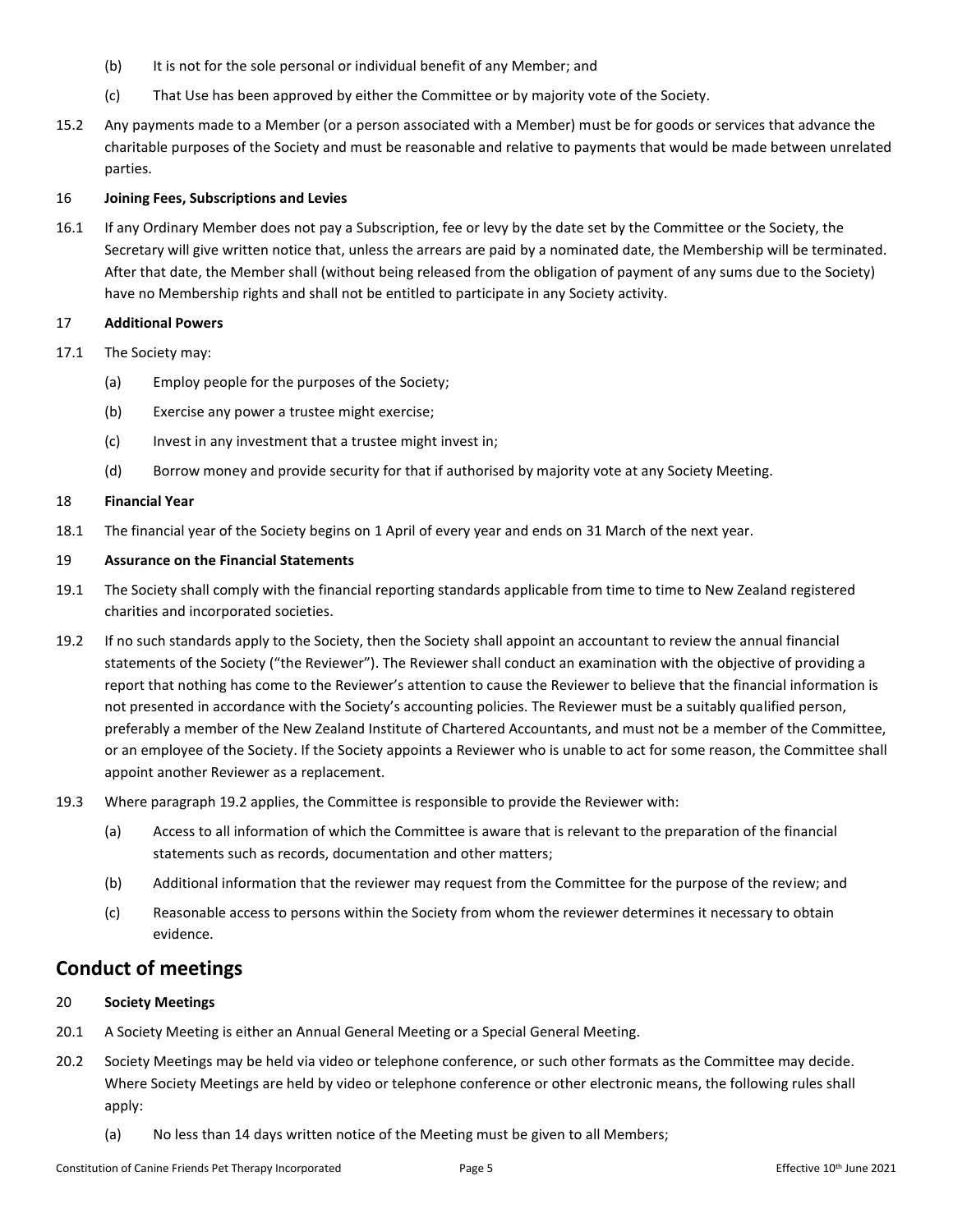- (b) Each Member taking part in the Meeting must, throughout the Meeting, be able to hear each of the other Members taking part in the Meeting; and
- (c) At the start of the Society Meeting, each Member taking part in the Meeting, must announce their presence for the purpose of the Meeting to all other Members taking part in the Meeting.
- 20.3 The Annual General Meeting shall be held once every year no later than five months after the Society's balance date. The Committee shall determine when and where the Society shall meet within those dates.
- 20.4 Special General Meetings may be called by the Committee. The Committee must call a Special General Meeting if the Secretary receives a written request signed by at least ten Members.
- 20.5 The Secretary shall:
	- (a) Give all Members at least 14 days written notice of the business to be conducted at any Society Meeting
	- (b) Additionally, the Secretary will provide, where appropriate:
		- (i) A copy of the Chairperson's Report on the Society's operations and of the Annual Financial Statements as approved by the Committee.
		- (ii) A list of nominees received by that date, and information about such nominees, if it has been provided.
		- (iii) Notice of any motions and the Committee's recommendations about those motions.
	- (c) If the Secretary has sent a notice to all Members in good faith, the Meeting and its business will not be invalidated simply because one or more Members do not receive the notice.
- 20.6 All Members may attend and vote at Society Meetings.
- 20.7 No Society Meeting may be held unless more than eight Members attend (whether in person or by video or telephone conference), of which at least three Members must be non-Committee Members and at least five must be Committee Members.
- 20.8 All Society Meetings shall be chaired by the Chairperson. If the Chairperson is absent, the Society shall elect another Committee Member to chair that meeting. Any person chairing a Society Meeting has a casting vote.
- 20.9 On any given motion at a Society Meeting (unless otherwise specified in this Constitution), the Chairperson shall in good faith determine whether to vote by:
	- (a) Voices;
	- (b) Show of hands; or
	- (c) Secret ballot.

However, if any Member at the Meeting demands a secret ballot before a vote by voices or show of hands has begun, voting must be by secret ballot. If a secret ballot is held, the Chairperson will have a casting vote, provided that where the vote is in relation to the election of the Chairperson, the Secretary shall have the casting vote instead of the Chairperson.

- 20.10 The business of an Annual General Meeting shall be:
	- (a) Receiving any minutes of the previous Society's Meeting(s);
	- (b) The Chairperson's report on the business of the Society;
	- (c) The Treasurer's report on the finances of the Society, and the Annual Financial Statements;
	- (d) Election of Committee Members;
	- (e) Motions to be considered; and
	- (f) General business.
- 20.11 The Chairperson or his or her nominee shall adjourn the meeting if necessary.
- Constitution of Canine Friends Pet Therapy Incorporated Page 6 Effective 10<sup>th</sup> June 2021 20.12 Adjourned Meetings: If within half an hour after the time appointed for a meeting a quorum is not present the meeting, if convened upon requisition of Members, shall be dissolved; in any other case it shall stand adjourned to a day, time and place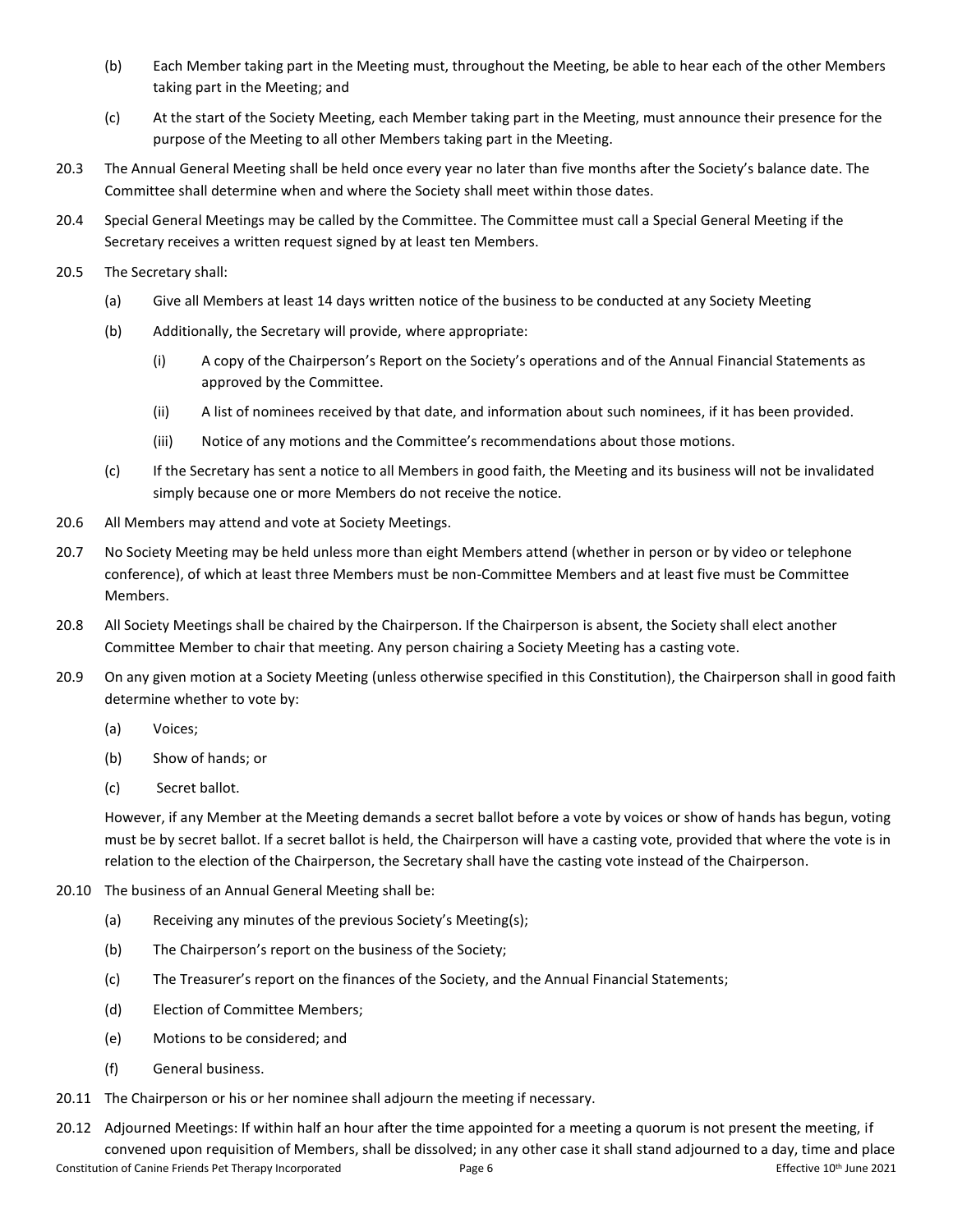determined by the Chairperson of the Society, and if at such adjourned meeting a quorum is not present the meeting shall be dissolved without further adjournments. The Chairperson may with the consent of any Society Meeting adjourn the same from time to time and from place to place but no business shall be transacted at any adjourned meeting other than the business left unfinished at the meeting from which the adjournment took place.

#### 21 **Motions at Society Meetings**

- 21.1 Any Member may request that a motion be voted on ("Member's Motion") at a particular Society Meeting, by giving written notice to the Secretary at least 28 days before that meeting. The Member may also provide information in support of the motion ("Member's Information"). The Committee may in its absolute discretion decide whether or not the Society will vote on the motion. However, if the Member's Motion is signed by at least ten Members:
	- (a) It must be voted on at the Society Meeting chosen by the Member; and
	- (b) The Secretary must give the Member's Information to all Members at least 14 days before the Society Meeting chosen by the Member; or
	- (c) If the Secretary fails to do this, the Member has the right to raise the motion at the following Society Meeting.
- 21.2 The Committee may also decide to put forward motions for the Society to vote on ("Committee Motions") which shall be suitably notified.

## **Common seal**

#### 22 **Contracts and Common seal**

- 22.1 The Committee shall provide a common seal for the Society and may from time to time replace it with a new one.
- 22.2 The Secretary shall have custody of the common seal, which shall only be used by the authority of the Committee.
- 22.3 Any contract, which, if made between private persons, must be by deed, shall, when entered into by the Society, be in writing under the common seal of the Society and signed by the Chairperson and countersigned by the Secretary or a member of the Committee.
- 22.4 Any contract, which, if made between private persons, must be in writing and signed by the parties thereto, shall, when made by the Society, be in writing and signed by the Chairperson and/or a member of the Committee.

# **Altering the Constitution**

#### 23 **Altering the Constitution**

- 23.1 The Society may alter or replace this Constitution at a Society Meeting by a resolution passed by a two-thirds majority of those Members present and voting.
- 23.2 A proposed motion to amend or replace this Constitution may be submitted by the Committee or be signed by at least ten Members and given in writing to the Secretary at least 28 days before the Society Meeting at which the motion is to be considered, and accompanied by a written explanation of the reasons for the proposal.
- 23.3 At least seven days before the Society Meeting at which any change to this Constitution is to be considered the Secretary shall give to all Members written notice of the proposed motion, the reasons for the proposal, and any recommendations the Committee has.
- 23.4 When a change to this Constitution is approved by a Society Meeting no such change shall take effect until the Secretary has filed the changes with the Registrar of Incorporated Societies.

### **Bylaws**

#### 24 **Bylaws to govern the Society**

24.1 The Committee may from time-to-time make, alter or rescind bylaws for the general management of the Society, so long as these are not repugnant to this Constitution or to the provisions of law. All such bylaws shall be binding on Members of the Society. A copy of the bylaws for the time being, shall be available for inspection by any Member on request to the Secretary.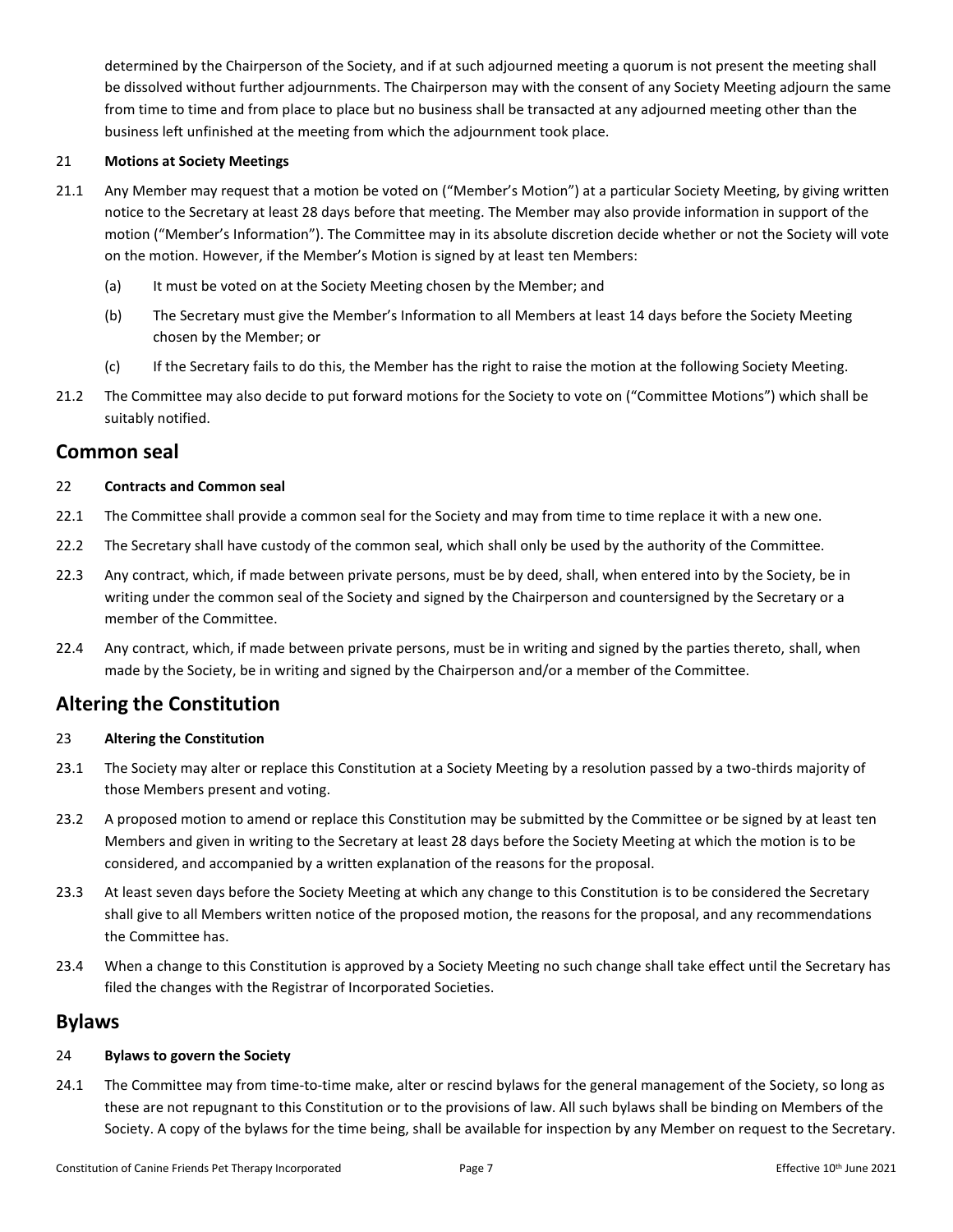# **Winding up**

#### 25 **Winding up**

25.1 If the Society is wound up:

- (a) The Society's debts, costs and liabilities shall be paid;
- (b) The surplus Money and Other Assets shall be distributed to The Royal New Zealand Foundation of the Blind Guide Dog Breeding Programme.

## **Definitions**

#### 26 **Definitions and Miscellaneous matters**

- 26.1 In these Constitution:
	- (a) "Majority vote" means a vote made by more than half of the Members who are present at a Meeting and who are entitled to vote and voting at that Meeting upon a resolution put to that Meeting.
	- (b) "Money or Other Assets" means any real or personal property or any interest therein, owned or controlled to any extent by the Society.
	- (c) "Society Meeting" means any Annual General Meeting, or any Special General Meeting, but not a Committee Meeting.
	- (d) "Use Money or Other Assets" means to use, handle, invest, transfer, give, apply, expend, dispose of, or in any other way deal with, Money or Other Assets.
	- (e) "Written notice" means communication by post, electronic means (including email, and website posting), or advertisement in periodicals, or a combination of these methods.
	- (f) It is assumed that:
		- (i) Where a masculine is used, the feminine is included and vice versa
		- (ii) Where the singular is used, plural forms of the noun are also inferred
		- (iii) Headings are a matter of reference and not a part of the Constitution
	- (g) Any matters not covered in this Constitution shall be decided upon by the Committee.

This Constitution is effective as of the 10<sup>th</sup> June 2021.

Vicky Graham President

VICTORIA GRAHAM

Beverley Jocelyn Vice President

 $182/10$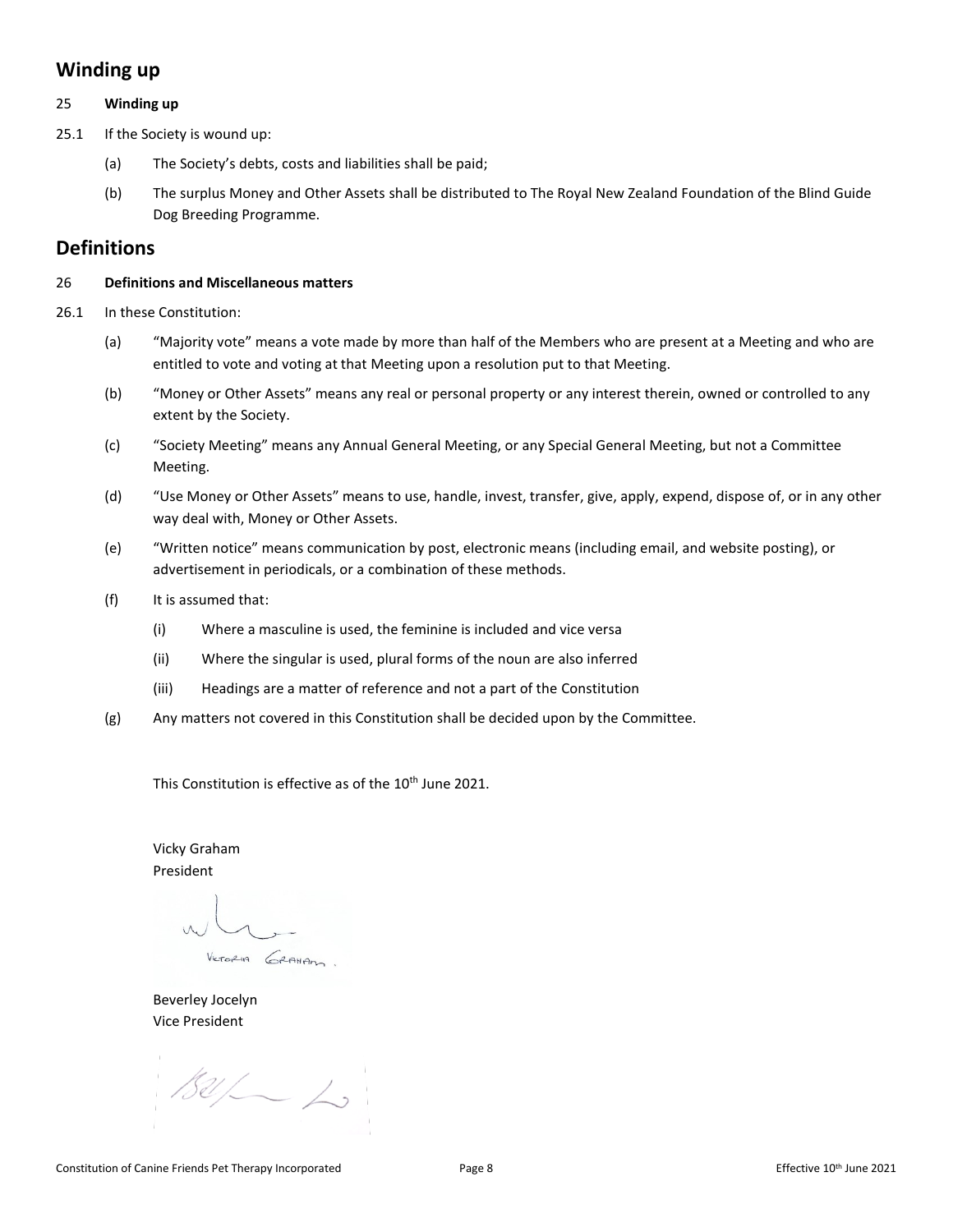Leanne Gibson Secretary

Dallas Hopkins Treasurer

Rachel Butler Auckland Liaison Officer

Annette Dougherty Past President

ougherty d

Rachel Davison

 $150$ 

Scott Mansfield

Sandy Fea

 $8.11$ rea

Carol Drew

Cowl

Constitution of Canine Friends Pet Therapy Incorporated Page 9